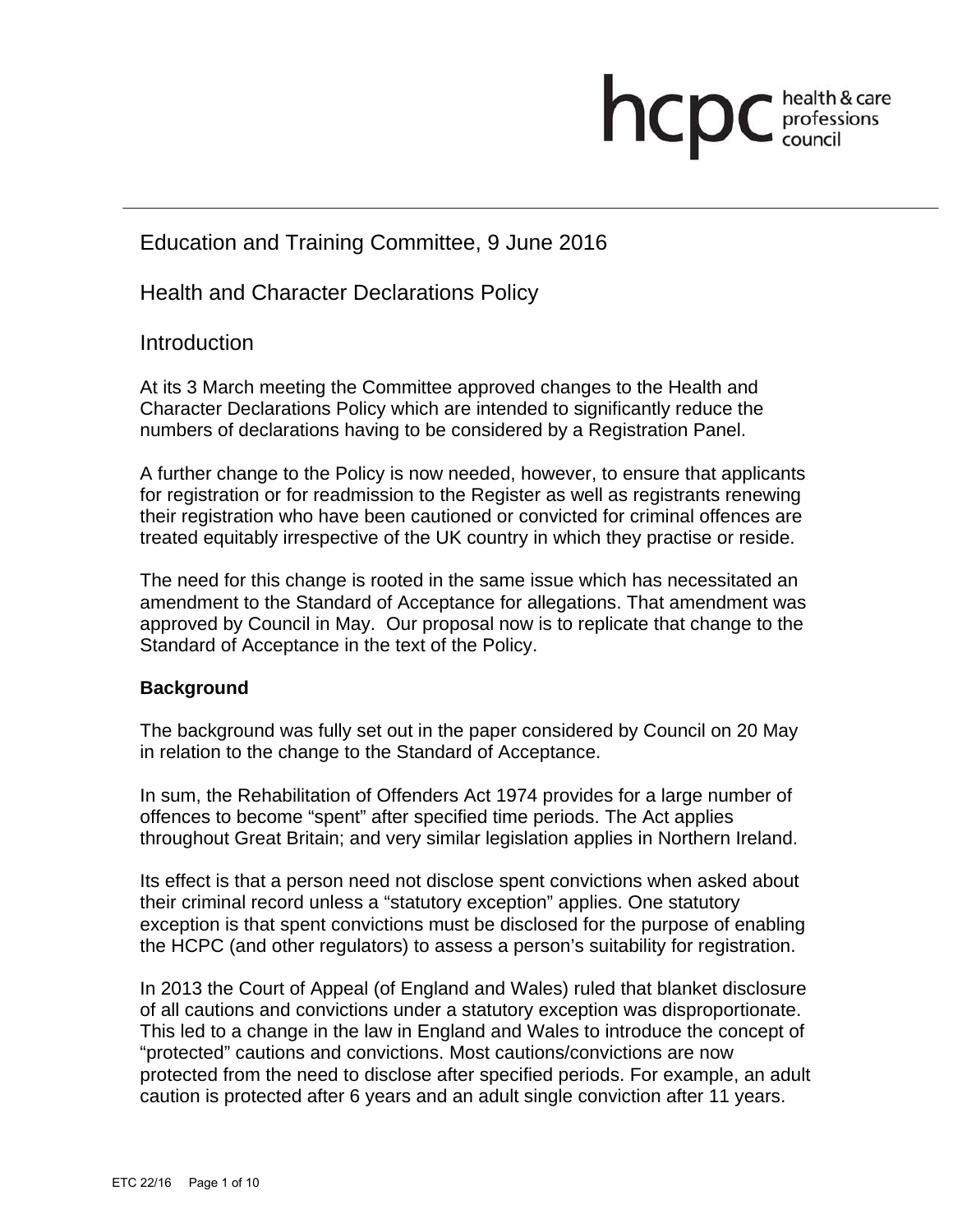In 2014 the Supreme Court – which has UK-wide jurisdiction – affirmed the Court of Appeal's decision and made a declaration that the statutory exceptions disclosure regimes were incompatible with a person's ECHR Article 8 right to respect for private life.

The law in Northern Ireland and Scotland was subsequently amended to give effect to this UK-wide ruling. However there are significant differences from the legal changes made in England and Wales. These differences were outlined to Council in May and are included again at Appendix 1.

#### **Impact**

As with the Standard of Acceptance, unless action is taken to amend the Health and Character Policy there is a risk anomalies will arise in the treatment of applicants for registration depending upon their UK country of residence.

As was noted in the Council paper in May, the HCPC must respect the differences in the individual countries' legislation. This controls the information the HCPC is entitled to require a registrant or an applicant for registration to disclose. The use the HCPC makes of this disclosed information, however, is a matter for discretion. Disclosures of cautions/convictions simply form a part of the total information taken into account in determining whether a person is capable of safe and effective practice - Article (9)(2)(b) of the HSWPO 2001.

In May Council agreed that the Standard of Acceptance should be amended to provide, in effect, that cautions/convictions disclosed to the HCPC will, unless the Director of Fitness to Practise directs otherwise, be disregarded if they would be protected in England and Wales. We are proposing a like change to the Health and Character Declarations Policy. The proposed amendment is marked at Appendix 2.

#### **Decision**

The Committee is asked to approve the amended Health and Character Declarations Policy.

#### **Resource implications**

There are no additional resource implications as a result of this paper.

#### **Financial implications**

There are no additional financial implications as a result of this paper.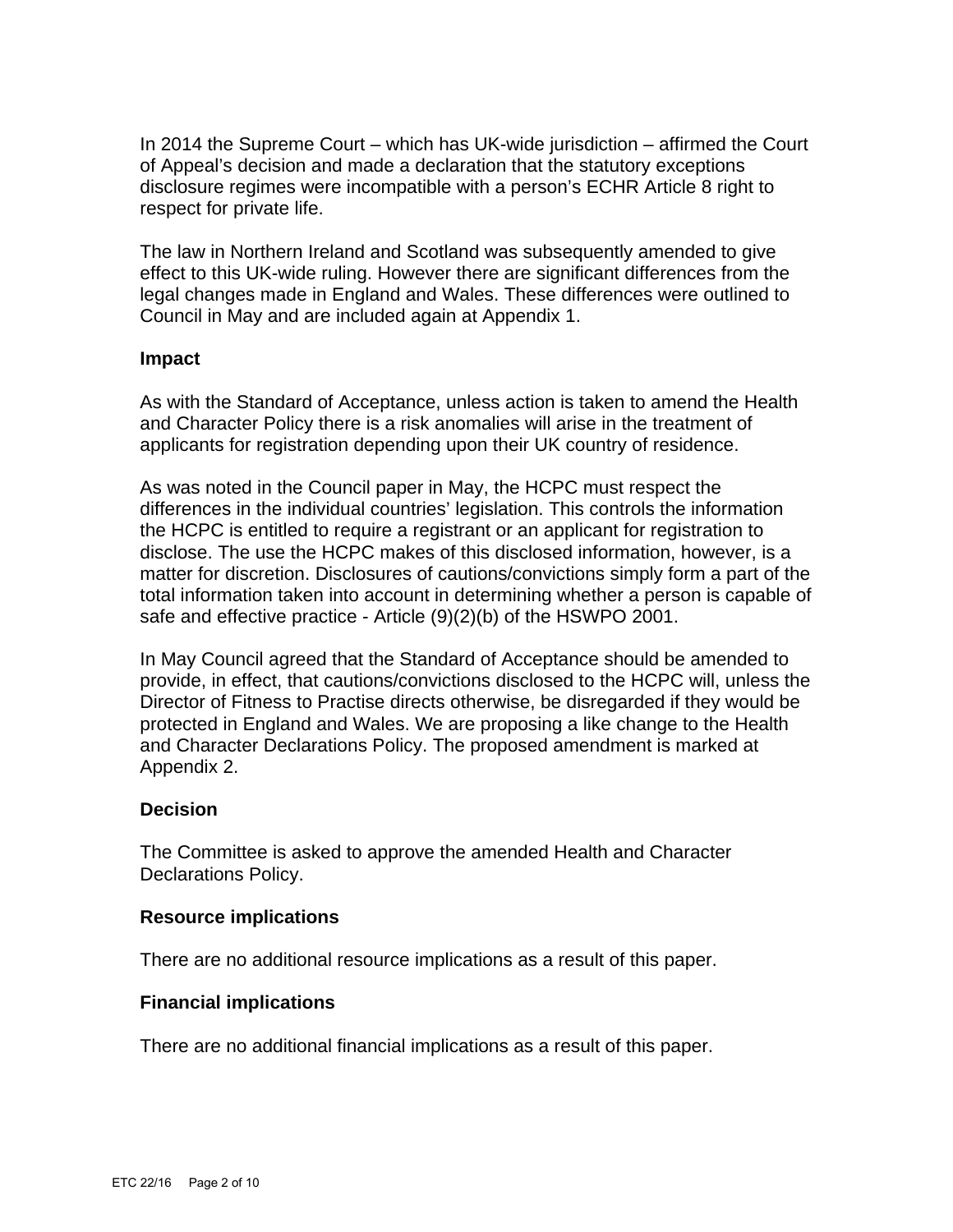## **Appendices**

- 1. Protected cautions and convictions
- 2. Health and Character Declarations Policy

# **Date of paper**

June 2016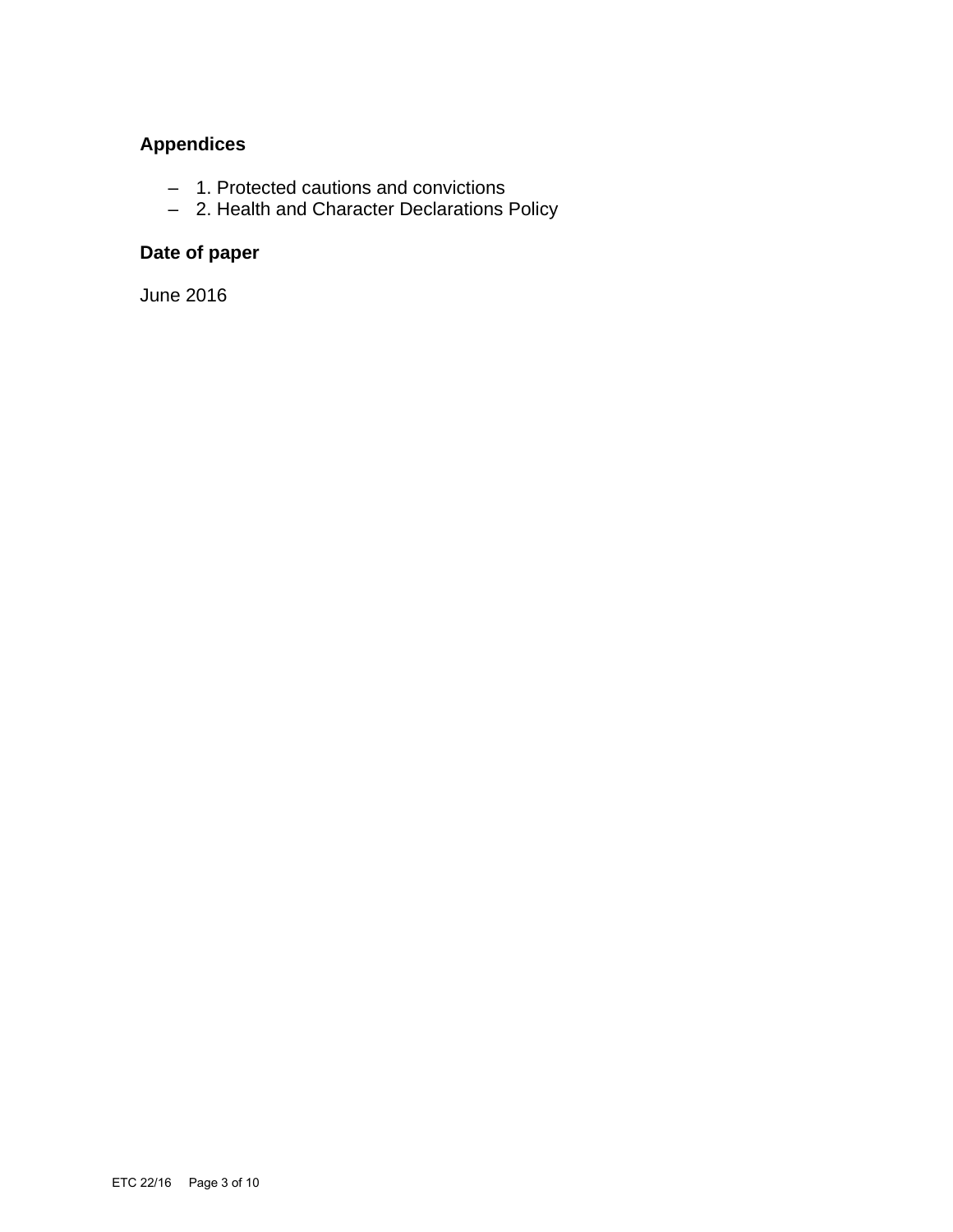### APPENDIX 1

#### **Protected convictions and cautions**

#### **England and Wales**

In England and Wales, a spent conviction is a "protected conviction" if:

- it does not relate to a "listed offence";
- no custodial sentence was imposed;
- the person has no other convictions; and
- either:

 if the person was under 18 when convicted, five and a half years or more have elapsed; or

 if the person was 18 or over when convicted, 11 years or more have elapsed.

In England and Wales, a police caution is a "protected caution" if it does not relate to a "listed offence" and either:

- if it was given to a person under 18 at the time of the caution, two years or more have elapsed; or
- if it was given to a person aged 18 or over at the time of the caution, six years or more have elapsed.

For either purpose a "listed offence" means an offence to which Article 2A(5) of the Rehabilitation of Offenders Act 1974 (Exceptions) Order 1975 applies.

#### **Scotland**

In Scotland, a spent conviction is to be a "protected conviction" if:

it does not relate to an offence in the lists of offences which:

must always be disclosed; or

are to be disclosed subject to rules; or

• it relates to an offence in the list of offences which are to disclosed subject to rules but at least one of the following applies:

the sentence imposed was an admonition or absolute discharge;

 if the person was under 18 when convicted, seven and a half years or more have elapsed; or

 if the person was 18 or over when convicted, 15 years or more have elapsed.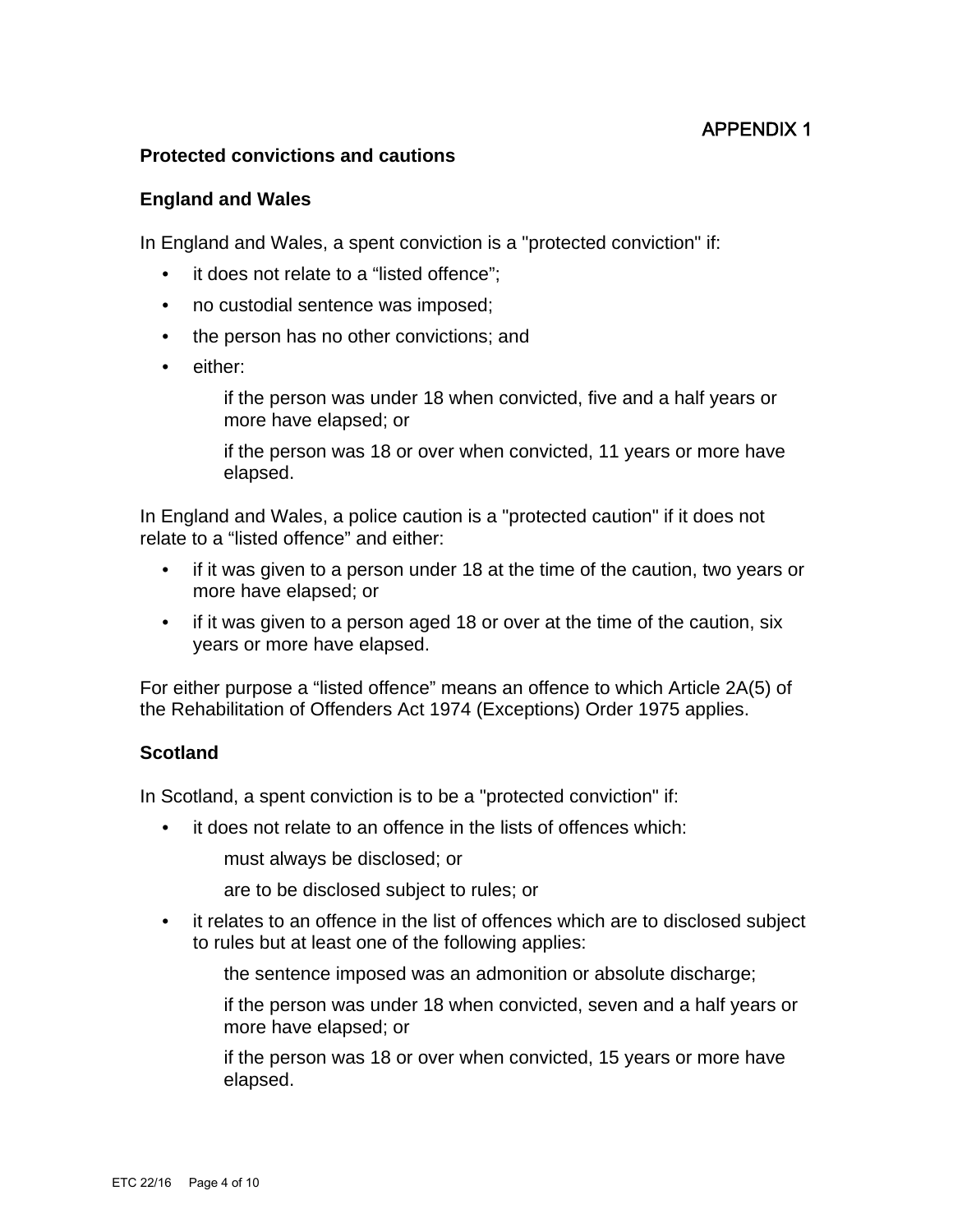A person who would otherwise need to disclose a 'Schedule B1' or 'Schedule 8B' offence (offences which are to be disclosed subject to rules) can apply to a Sheriff under section 116ZB of the Police Act 1997 for that offence to be omitted from a disclosure certificate.

The Sheriff may grant that application if satisfied that "the details are not relevant for the purpose for which the certificate was required". In that event, Disclosure Scotland will issue a new certificate with the relevant offence(s) omitted.

As there is no equivalent to police cautions in Scotland, the legislation makes no reference to the disclosure of alternative disposals to prosecution in that jurisdiction.

#### **Northern Ireland**

In Northern Ireland, a spent conviction is a "protected conviction" if:

- it does not relate to a "listed offence";
- no imprisonment, service detention or custodial order was imposed;
- the person has no other convictions; and
- either:

 if the person was under 18 when convicted, five and a half years or more have elapsed; or

 if the person was 18 or over when convicted, 11 years or more have elapsed.

For this purpose "listed offence" means an offence listed in Article 1A(4) of the Rehabilitation of Offenders (Exceptions) Order (Northern Ireland) 1979.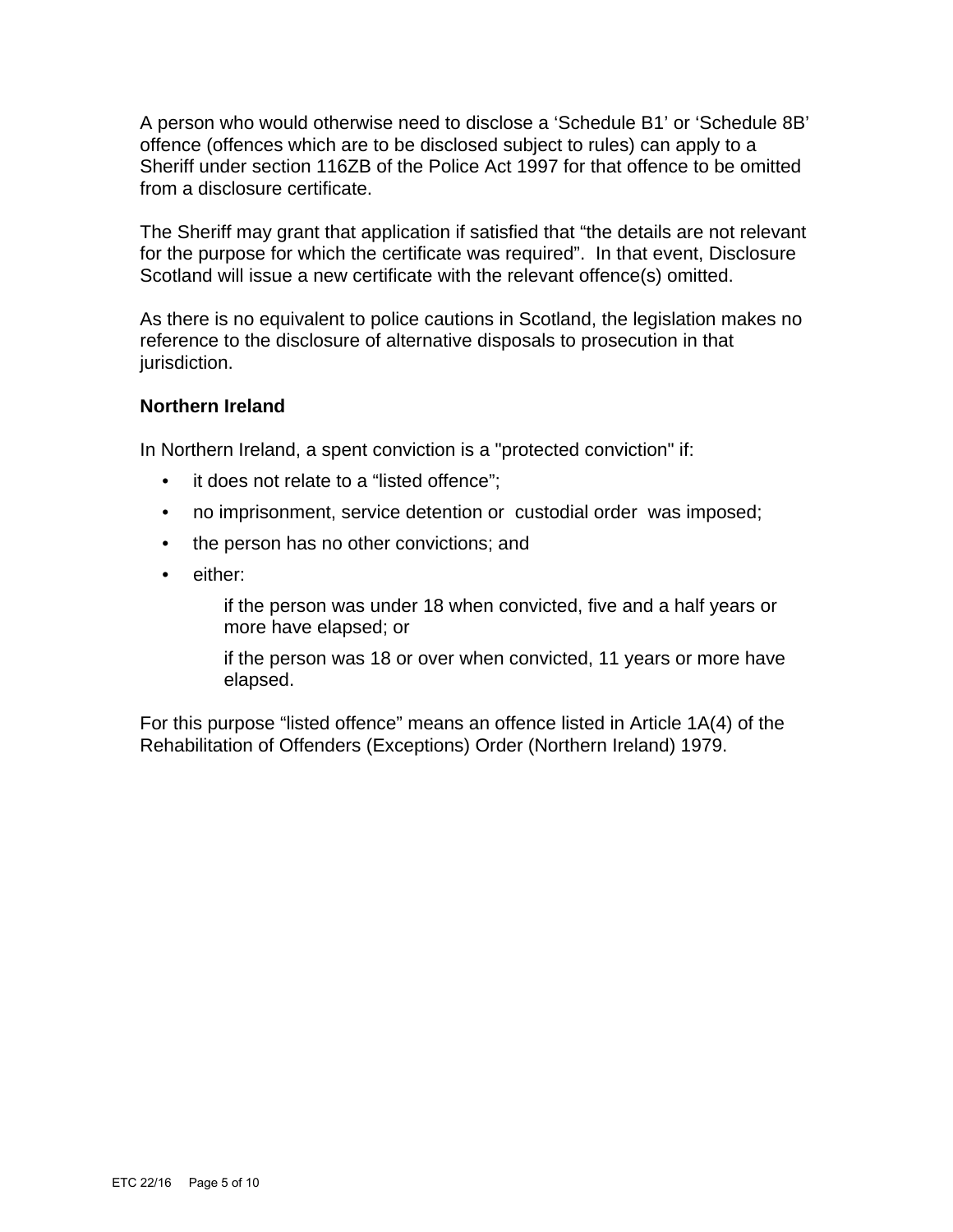# **Health and Character Declarations Policy**

#### **Introduction**

The Health and Social Work Professions Order 2001 (the **Order**) provides that registration decisions, including decisions on whether a person meets the prescribed requirements as to good health and good character, are the responsibility of the Education and Training Committee (the **Committee**).

This document sets out the Committee's policy on dealing with health declarations and character declarations made:

- by applicants seeking admission or re-admission to the Register;
- by registrants seeking to renew their registration; and
- at other times by registrants ("self-referrals").

The Health and Care Professions Council Standards of Conduct, Performance and Ethics set out the HCPC's expectations of registrants. It is also expected that anyone who wishes to be admitted to the HCPC register will meet those standards. They are the basis on which the HCPC assesses potential fitness to practise concerns about a registrant and they are also the standards that will be used by the Committee to help decide whether to admit a prospective registrant to the Register.

#### **Registration Assessment Panels**

Health and character declarations made to the Committee by a person seeking admission or re-admission to the Register or on renewal of their registration will, other than in the circumstances set out below, be referred to a Registration Assessment Panel. The Panel will be comprised of three members, at least one of whom will be a registrant from the same profession as the person concerned and one of whom will be a lay member. If detailed health issues need to be considered, the Panel may include a doctor or receive advice from a medical assessor.

The function of the Registration Assessment Panel is to provide a recommendation to the Committee on the course of action that should be taken in each case.

When considering health declarations, Panels should take account of whether the applicant/registrant has: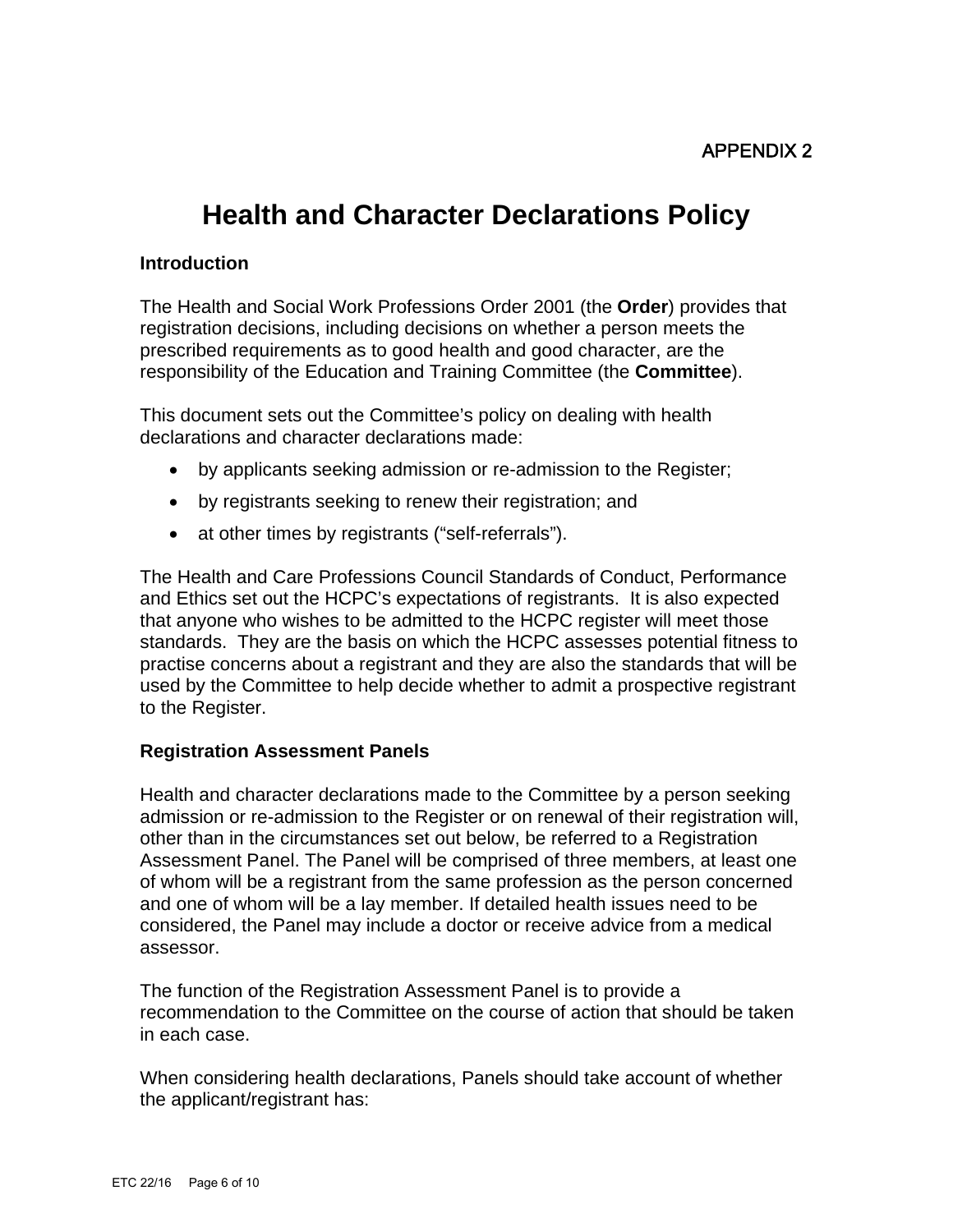- sought medical or other support as appropriate;
- made reasonable adjustments to their working arrangements or agreed them with their employer; and
- restricted their scope of practice to those areas where they are capable of meeting the Standards of Proficiency.

When considering character declarations, Panels should take account of:

- the nature and seriousness of the offence or misconduct:
- when the incident occurred; and
- the applicant's/registrant's character and conduct since the incident.

Registration Assessment Panels will be convened on a regular basis to ensure that cases are dealt with expeditiously for all of the HCPC professions.

#### **Admission and Re-admission**

Applicants seeking registration by the HCPC must satisfy the Committee as to their good health and character.

Rule 5 of The Health and Care Professions Council (Registration and Fees) Rules Order of Council 2003 provides that:

*"5. – (1) For the purpose of satisfying itself as to the good character of the applicant, the Committee shall have regard to-* 

- *(a) the character reference provided under rule 4(2) or (3);*
- *(b) any conviction or caution which the applicant has received in the United Kingdom for a criminal offence or a conviction received elsewhere for an offence, which if committed in England and Wales, would constitute a criminal offence;*
- *(c) any determination by a body responsible for regulating or licensing a health or social care profession to the effect that the applicant's fitness to practise is impaired; and*
- *(d) any other matters which, in the opinion of the Committee, appear to be relevant to the issue,*

*and for this purpose the Committee may seek information additional to that provided with the application for registration from any person or source as it considers appropriate.* 

- *(2) For the purpose of being satisfied as to the physical or mental health of the applicant, the Committee shall have regard to:* 
	- *(a) the declaration provided by the applicant under rule 4(2)(b), and*
	- *(b) such other matters as appears to it to be relevant,*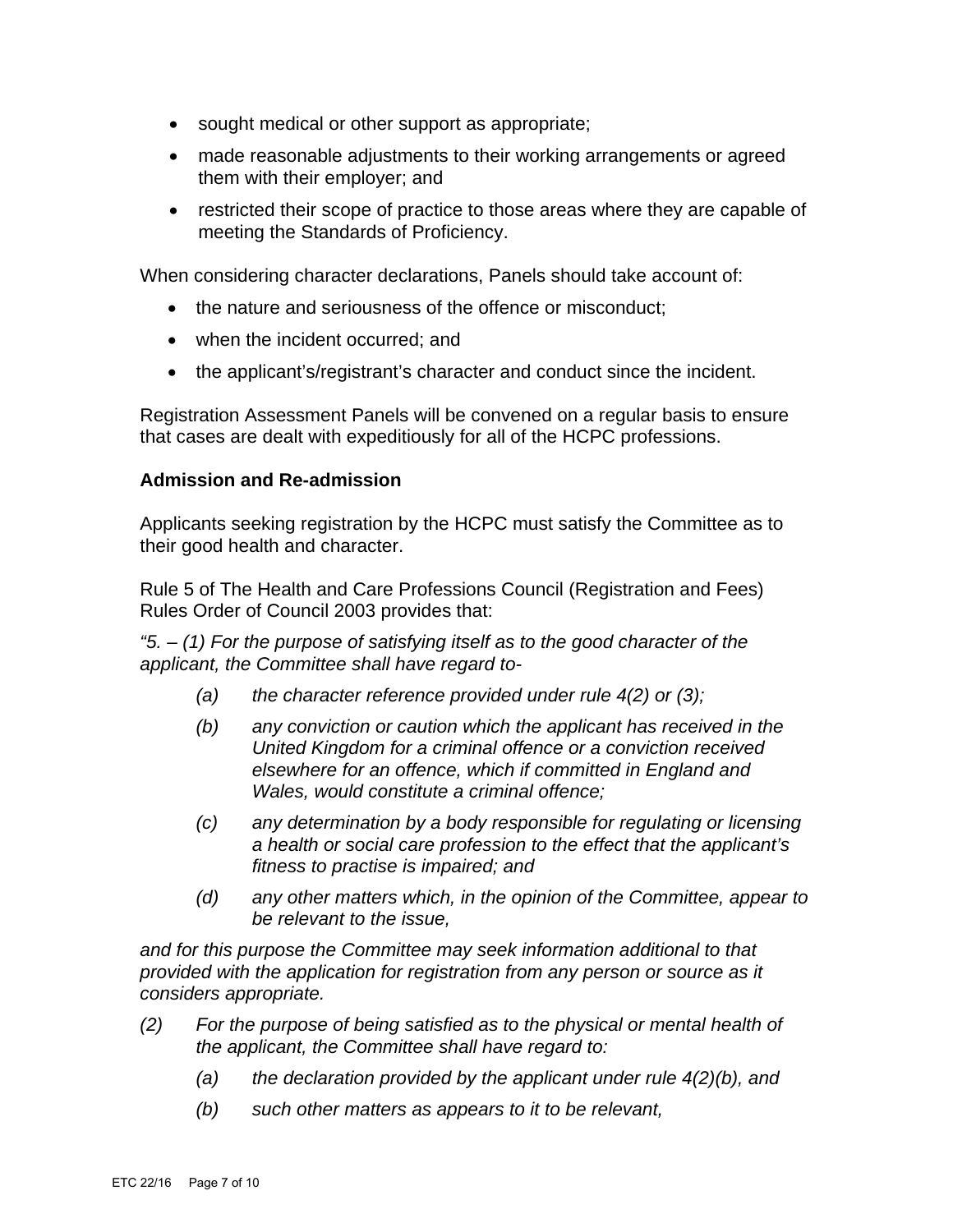*and for this purpose the Committee may seek information additional to that provided with the application for registration from the applicant and from any other person or source as it considers appropriate and may require the applicant to be examined or further examined by a doctor nominated by the Committee."* 

If an applicant declares a health or character issue, further inquiries should be made (in line with Rule 5(2) above) and the applicant must be advised that the information provided, and any further representations that they may wish to make, may be considered by a Registration Assessment Panel. The applicant must be given not less than 14 days in which to make any such representations.

The task of the Registration Assessment Panel in such cases is to make a recommendation to the Committee on whether the matters declared are of such a serious nature that the person concerned should not be admitted or readmitted to the register.

#### **Renewal**

Every two years, registrants are required to renew their registration. This involves making a declaration that:

- they continue to meet the HCPC's standards of proficiency for the safe and effective practice of their profession; and
- there have been no changes to their health or relating to their good character which they have not advised the HCPC about and which would affect their safe and effective practice of their profession.

Where a registrant is unable to make that declaration, the case will be considered by a Registration Assessment Panel in the same manner as a declaration made on seeking admission or readmission to the register.

The recommendation that the Panel is asked to make to the Committee is whether the matters declared are of such a serious nature that the registrant should not be allowed to renew their registration.

If an application for admission, re-admission or renewal of registration is refused by the Committee, the person concerned has a right of appeal to the Council against that decision and will be informed of that right at the time they are informed of the Committee's decision.

#### **Self-referrals**

Declarations made by registrants in accordance with the Standards of Conduct, Performance and Ethics are treated in the first instance as registration rather than fitness to practise issues.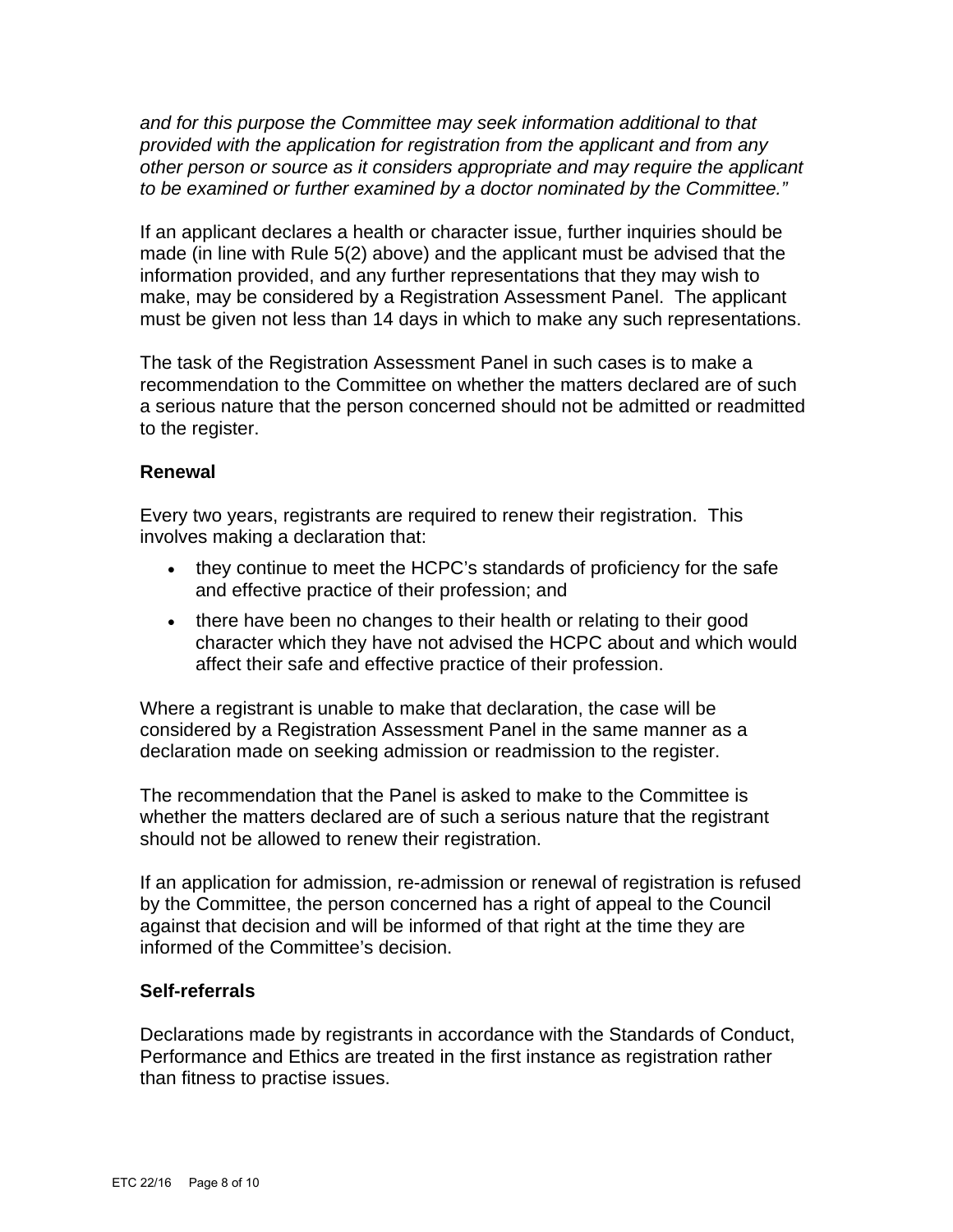However, if the information disclosed is sufficient to suggest that the registrant's fitness to practise is impaired, then it may be appropriate for the matter to be investigated further under Article 22(6) of the Order. That decision is a matter for the Chief Executive and Registrar<sup>1</sup>.

All convictions, cautions and other potential character issues must be declared to the HCPC2. However, based upon the prior recommendations made by Registration Assessment Panels, the Committee has identified certain categories of cases where the information declared (whether by self referral or on admission, re-admission or renewal) will rarely have a bearing upon a person's registration.

Except where the Director of Fitness to Practise<sup>3</sup> considers otherwise, no further action needs to be taken in relation to:

- a caution or conviction received by a person before or while undertaking a programme of study approved by the HCPC which (as the case may be):
	- o was considered by the education provider as part of its admission procedures and the person was admitted to the programme; or
	- o was considered by the education provider under its student fitness to practise process and the person was not excluded from the programme;
- a caution for an offence which is not likely to have a bearing on a person's fitness to practise, including but not limited to an offence specified as being of that nature in the HCPC's Standard of Acceptance for Allegations;
- a conviction for an offence which is not likely to have a bearing on a person's fitness to practise and where:
	- o the conviction was received more than 5 years before the person applied for HCPC registration;
	- o the conviction did not result in the person receiving a custodial sentence (which includes any suspended term of imprisonment); and
	- o the person has not been convicted of any other offence since that conviction;

 $\overline{a}$ 

<sup>&</sup>lt;sup>1</sup> under authority delegated by the Council

<sup>2</sup> other than a conviction or caution which is 'protected' under the Rehabilitation of Offenders Act 1974 (Exceptions) Order 1975, the Rehabilitation of Offenders Act 1974 (Exclusions and Exceptions) (Scotland) Order 2013 or the Rehabilitation of Offenders (Exceptions) Order (Northern Ireland) 1979.

 $3$  or a person authorised to act on behalf of the Director.